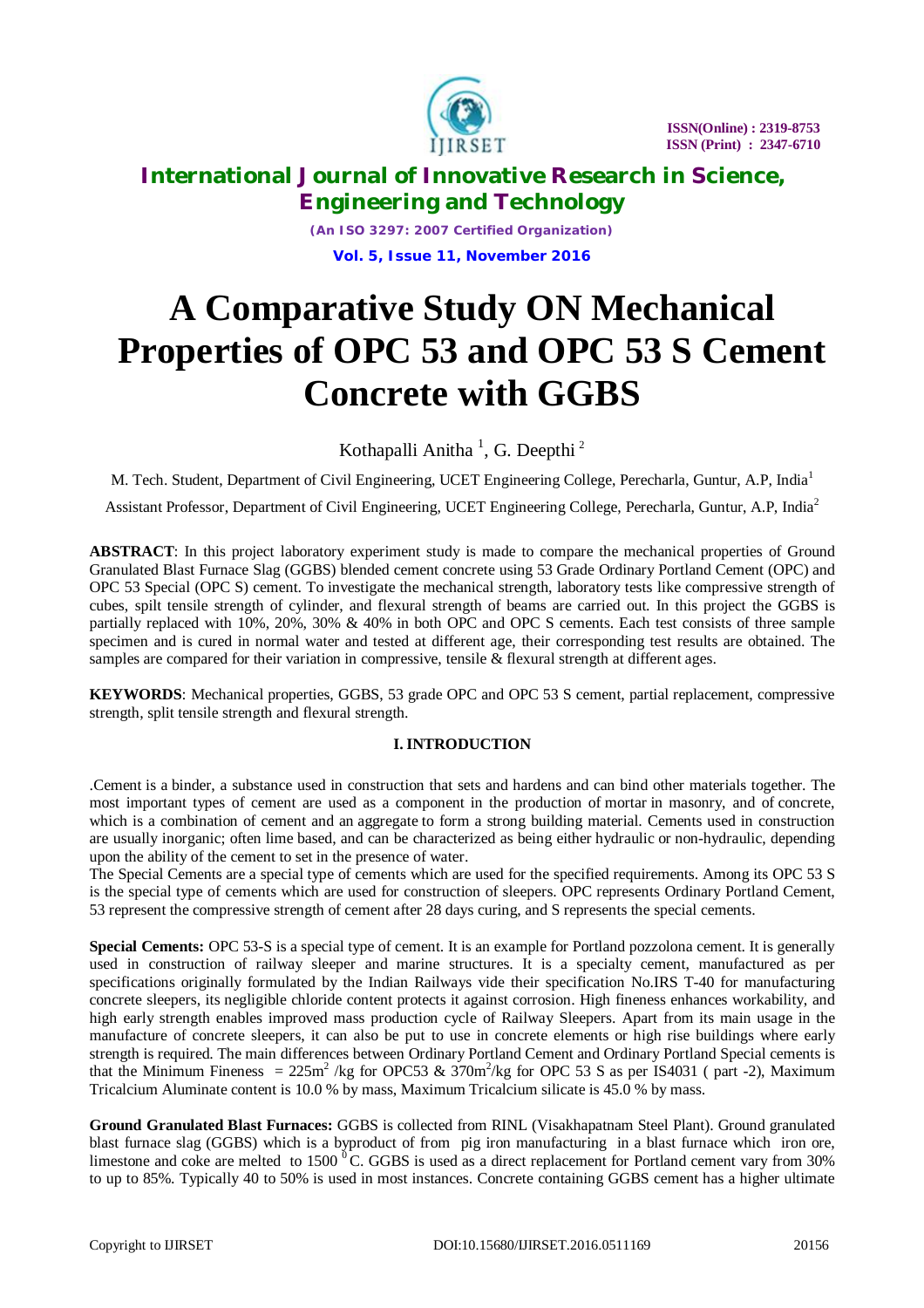

*(An ISO 3297: 2007 Certified Organization)*

#### **Vol. 5, Issue 11, November 2016**

strength than concrete made with Portland cement. Concrete made with GGBS continues to gain strength over time, and has been shown to double its 28-day strength over periods of 10 to 12 years.

#### **II. EXPERIMENTAL PROGRAMME**

The special cement of OPC 53 S is used in this project, it is collected from the railway sleeper plant, and ordinary cement OPC 53 of JP cement is used. The sand used for our investigation is collected form Godavari river sand which is conforming to Zone III as per Indian Specification IS: 383-1970 codal provisions. The coarse aggregate used is of max 20mm size with an angular shape which is well graded.

| <b>Physical Properties</b> | F.A  | C.A  |
|----------------------------|------|------|
| Specific Gravity           | 2.52 | 2.73 |
| <b>Fineness Modulus</b>    | 2.2  | 6.6  |
| <b>Bulk Density</b>        | 1.69 | 1.67 |
| Water Absorption           |      | 0.5% |
| Agg. Impact Value          |      | 24%  |

#### **Table 1: Physical Properties of F.A and C.A**

### **Table 2: Physical Properties of OPC-53 Grade and OPC-53-S Grade Cements**

| <b>Physical Properties</b>  | <b>OPC 53</b> | <b>OPC 53-S</b> |
|-----------------------------|---------------|-----------------|
| <b>Fineness</b>             | 8%            | $1\%$           |
| Std. Consistency            | 32%           | 35%             |
| Specific Gravity            | 3.15          | 3.15            |
| <b>Initial Setting Time</b> | 40 min.       | $22$ min.       |
| <b>Final Setting Time</b>   | 330 min.      | 150 min.        |
| Soundness                   | 2mm           | 2mm             |

#### **Table 3: Fineness Modulus of GGBS**

| <b>IS Sieve</b> | <b>Retained Weight</b><br>in $(Kg)$ | <b>Weight Retained</b><br>Cumulative $(Kg)$ | <b>Retained</b><br>Cumulative %<br>Weight | Cumulative %<br>Passing |
|-----------------|-------------------------------------|---------------------------------------------|-------------------------------------------|-------------------------|
| $4.75$ mm       |                                     |                                             |                                           | 100                     |
| $2.36$ mm       | 0.002                               | 0.002                                       | 0.2                                       | 99.8                    |
| 1.18mm          | 0.35                                | 0.352                                       | 35.2                                      | 64.8                    |
| $600\mu$        | 0.52                                | 0.382                                       | 87.2                                      | 12.8                    |
| $300\mu$        | 0.126                               | 0.998                                       | 99.8                                      | 0.2                     |
| $150\mu$        | 0.002                               |                                             | 100                                       |                         |

Fineness modulus of GGBS =  $(\sum$  Cumulative weight retained)/100 = 322.4/100 = **3.224** 

#### **III. MIX DESGN**

In this project we consider the design specifications such as the grade of concrete is M40, exposure condition is severe, W/C as 0.45, slump of 100mm. Required quantity of cement fine aggregate coarse aggregate is designed and final mix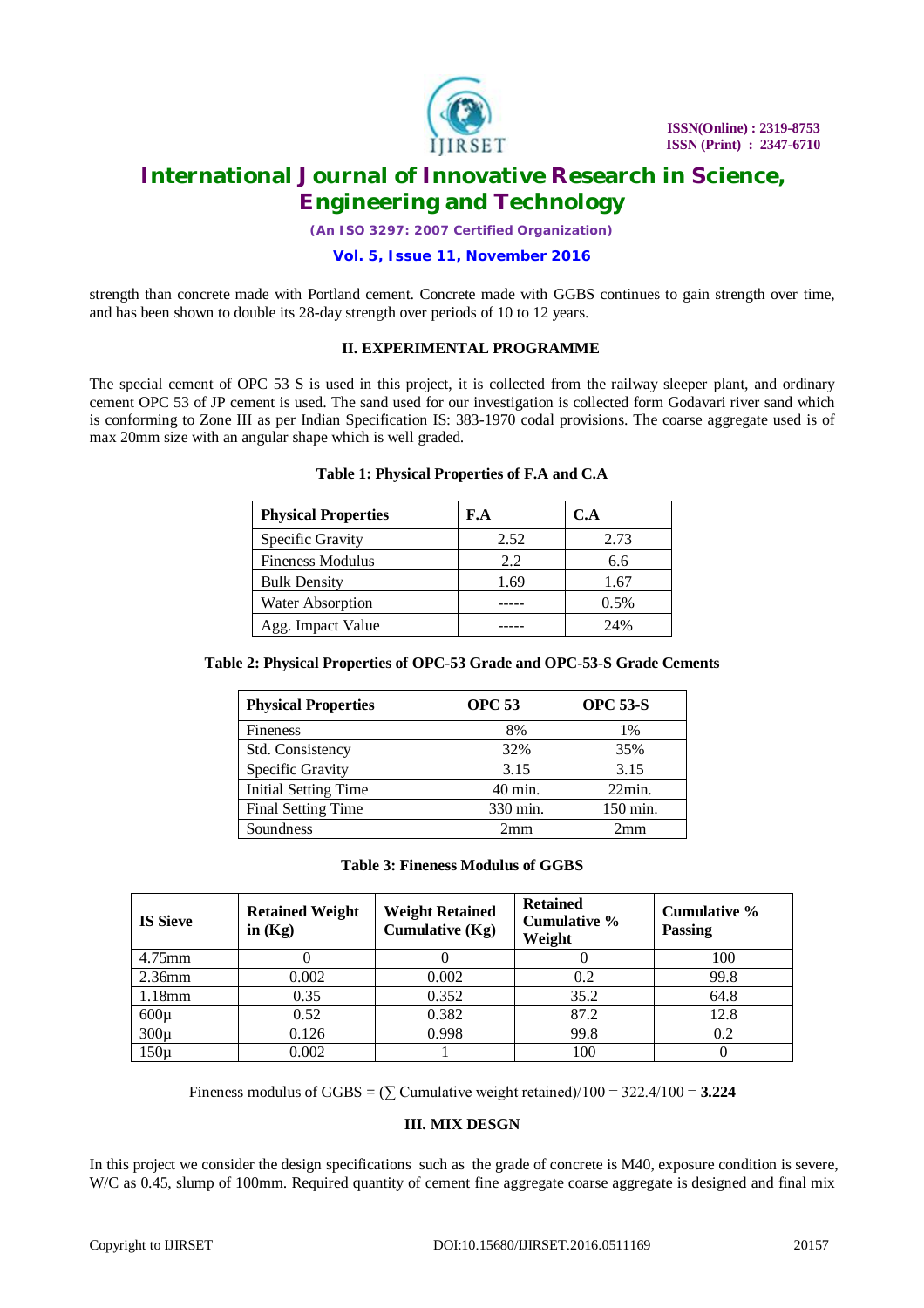

*(An ISO 3297: 2007 Certified Organization)*

#### **Vol. 5, Issue 11, November 2016**

proportions is obtained. By considering the above design specifications and by considering the codal provisions IS 10262-2009, the obtained mix design for **M40 mix is 1: 1.3:2.7.**

**Mix Proportion:** By considering the 7 days 28 days compressive strength of all three trail mix design the mix proportion is considered. By considering the below trail mix calculations the mix proportions consider to this work is cement, sand, coarse aggregate, water for 1 m3 is given below. Cement = 410kg,  $\overline{F.A} = 584$  kg,  $\overline{C.A} = 1174$  kg, Water  $= 197$  liter.

| Mix Designations | Comp. Strength<br>in $(N/mm_2)$ For<br>7 Days | Comp. Strength<br>in (N/mm2)For<br>28 Days |  |
|------------------|-----------------------------------------------|--------------------------------------------|--|
| M1               | 37.4                                          | 54.33                                      |  |
| M <sub>2</sub>   | 25.06                                         | 34.18                                      |  |
| MЗ               | 31.6                                          |                                            |  |

### **Table 4: Compressive Strength of Trail Mix**

### **IV. TESTS ON FRESH AND HARDENED CONCTRETE**

**Slump Cone Test:** Concrete slump test is to determine the workability or consistency of concrete mix prepared at the laboratory or at the construction site during the progress of the work. In this project to find the workability of concrete slump cone test is carried out in laboratory for different percentage of GGBS blended OPC Cement as well as OPC S Cements and the slump values obtained are, G0=70mm, G10=70mm, G20=68mm, G30=68mm & G40=65mm,GS0=70mm, GS10=68mm, GS20=68mm, GS30=65 & GS40=65mm, respectively.

**Compressive Strength:** After 3, 7, 14, 28, 56 & 90 days of curing the sample cubes of 150x150x150mm for different percentage of GGBS blended OPC Cement as well as OPC S Cements is tested for compressive strength under compressive testing machine. For each trail mix three sample specimens are tested.

**Split Tensile Strength:** The Cylindrical specimens of 150mm dia. and 300mm long after 7 & 28 days of curing for different percentage of GGBS blended OPC Cement as well as OPC S Cements is tested for split tensile strength under compressive testing machine. For each trail mix three sample specimens are tested.

**Flexural Strength:** Flexural strength of the concrete for beam specimen is done using the universal testing machine. The test was conducted after 28 days of curing for three samples under normal water for different percentage of GGBS blended OPC Cement as well as OPC S Cements.

### **V. RESULT AND DISCUSSION**

The experimental result values of standard test specimen like cube, cylinder and beams for different proportions of GGBS blending with OPC and OPC S cement is given below. Here the cube of 150mmx150mmx150mm were casted and cured for 3, 7,14,28,56 and 90 days in potable water, Split tensile strength test carried out on cylinder of 150mm diameter and 300mm length which is water cured for 28 days and Flexural strength of beam specimen of 500mmx100mmx100mm is carried out after water curing for a period of 28 days.

.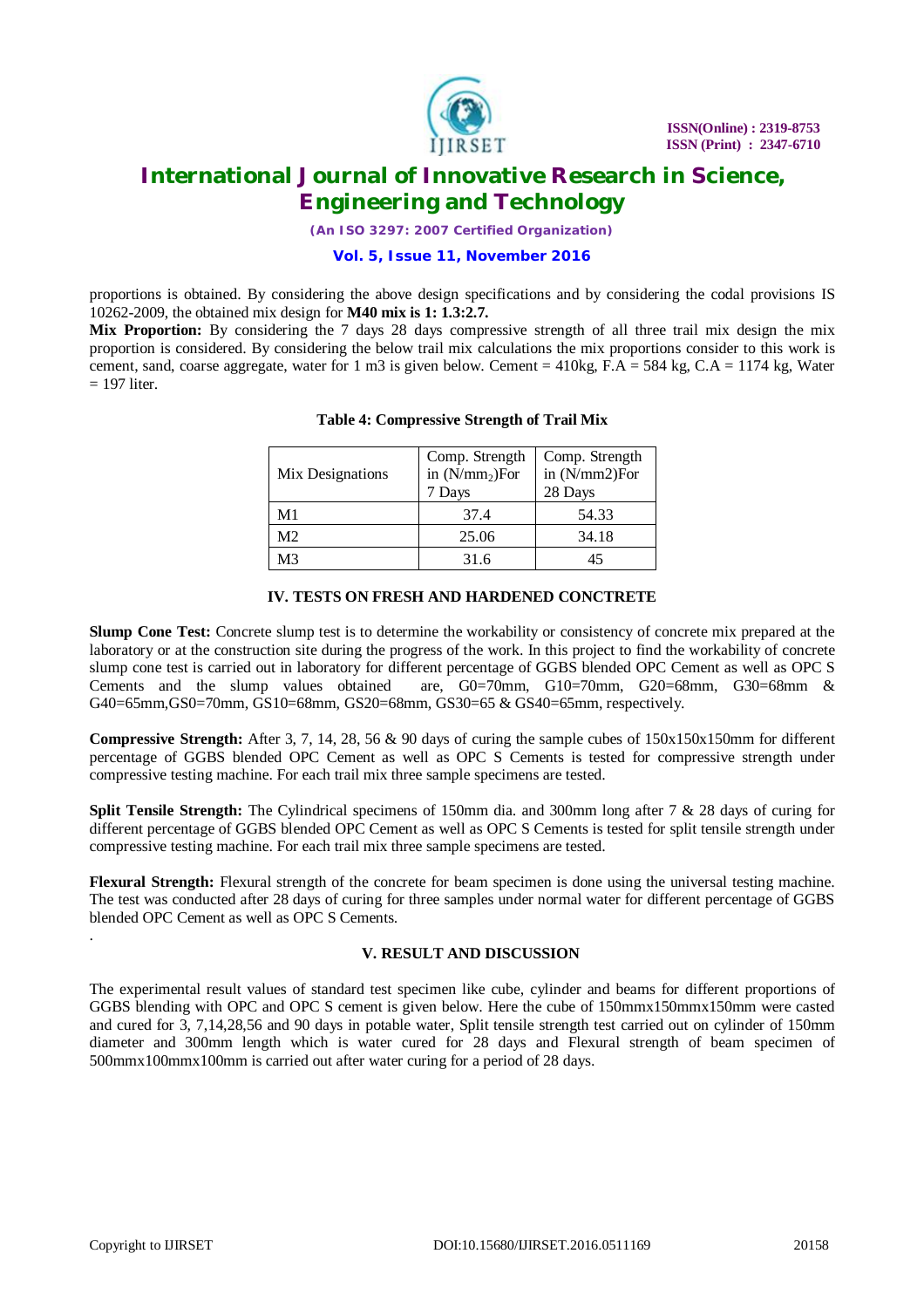

*(An ISO 3297: 2007 Certified Organization)* **Vol. 5, Issue 11, November 2016**



**Fig 1: shows the compressive strength set up for 150mm cube specimen**



**Fig 2: shows the split tensile set up for cylindrical specimen**



**Fig 3: shows the flexural strength set up for beam specimen**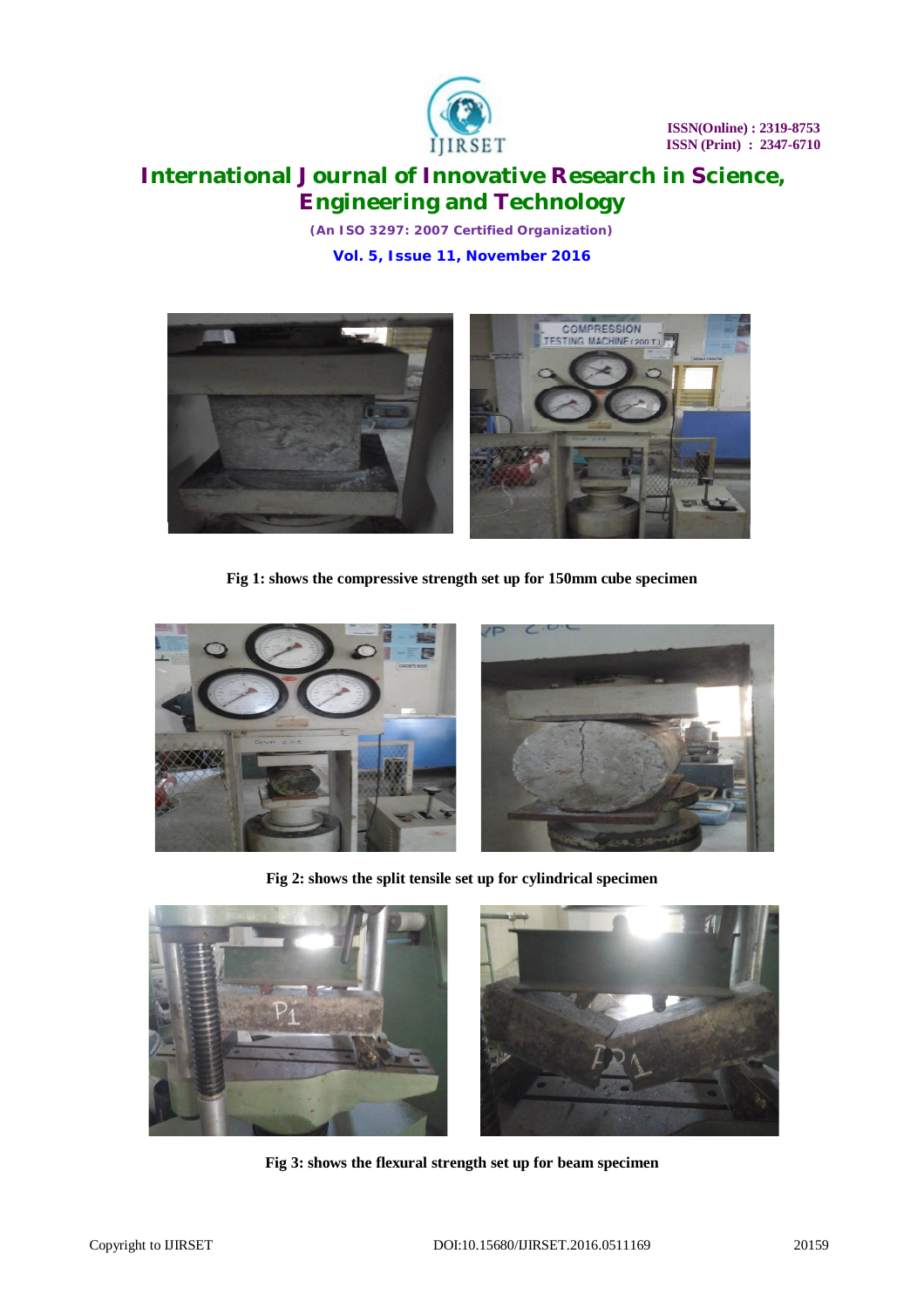

*(An ISO 3297: 2007 Certified Organization)*

**Vol. 5, Issue 11, November 2016**

### **Table 5: shows compressive strength in N/mm2 for 3, 7,14,28,56 & 90 days of curing**

| <b>Mix Designation</b> | <b>Compressive Strength in N/mm2</b> |        |         |         |         |         |
|------------------------|--------------------------------------|--------|---------|---------|---------|---------|
|                        | 3 days                               | 7 days | 14 days | 28 days | 56 days | 90 days |
| G <sub>0</sub>         | 27.7                                 | 34.2   | 40.5    | 41      | 43      | 45      |
| G10                    | 30                                   | 35.5   | 41.6    | 44.7    | 50      | 53      |
| G20                    | 28.2                                 | 38.3   | 44.2    | 44.7    | 54      | 57      |
| G30                    | 25.5                                 | 39.2   | 45.6    | 52.2    | 55      | 59.5    |
| G40                    | 24                                   | 28.2   | 38.5    | 44      | 45      | 53      |
| GS <sub>0</sub>        | 30.06                                | 35.16  | 43.1    | 46      | 48      | 51      |
| GS10                   | 32.66                                | 37.5   | 45.7    | 47.16   | 50      | 54      |
| GS <sub>20</sub>       | 28.66                                | 38.66  | 48.1    | 58.66   | 56      | 58      |
| GS30                   | 28.16                                | 35.16  | 48.7    | 54      | 59      | 62      |
| GS40                   | 26                                   | 30.16  | 39.5    | 48.83   | 54      | 59      |



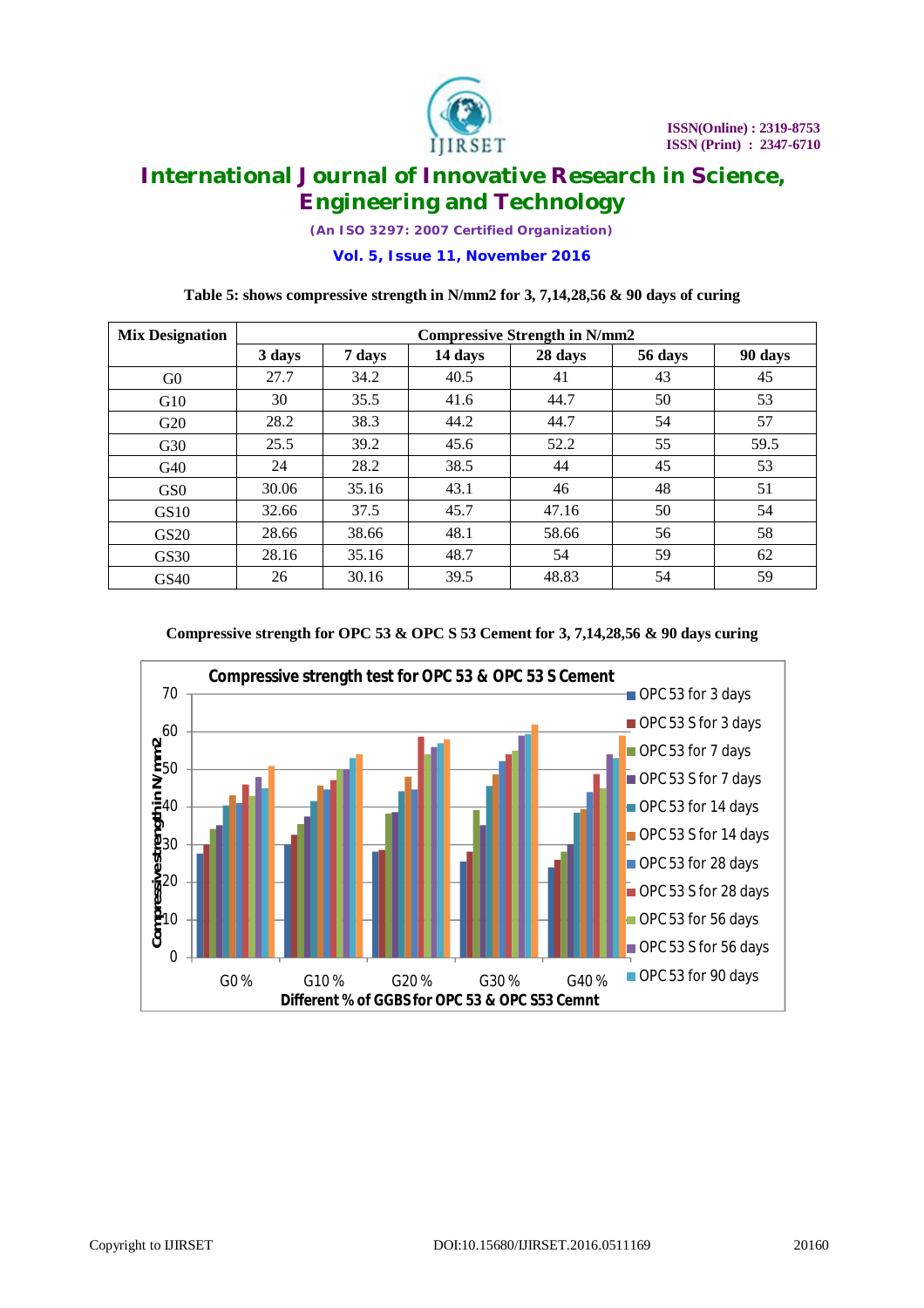

*(An ISO 3297: 2007 Certified Organization)*

**Vol. 5, Issue 11, November 2016**

### **The table and graph given below shows the variation in tensile strength at 7 & 28 days curing**

|                 | Split       |  |
|-----------------|-------------|--|
| Mix Designation | Tensile     |  |
|                 | Strength in |  |
|                 | N/mm2       |  |
| G0              | 3.89        |  |
| G10             | 4.03        |  |
| G20             | 3.72        |  |
| G30             | 3.6         |  |
| G40             | 3.46        |  |
| GS <sub>0</sub> | 4.17        |  |
| GS10            | 4.3         |  |
| <b>GS20</b>     | 4.18        |  |
| GS30            | 3.9         |  |
| GS40            | 3.9         |  |



### **The table and graph given below shows the variation in Flexural strength at 28days curing**



## **VI. CONCLUSIONS**

- 1. The compressive strength result of GGBBS blended cement concrete when replaced up to 30 % is more than conventional aggregate concrete at the end of 28 days for normal curing
- 2. The split tensile, flexure strength result of GGBS blended cement concretes when replaced up to 10 % is more than the conventional aggregate concrete at the end of 28 days for normal curing.
- 3. An increase of around 27.3 %, 28.8%, 33.3% compressive strength for GGBS blended cement concrete when replaced with 30% of OPC 53 cement at the age of 28, 56, 90 days respectively under normal curing.
- 4. An increase of around 17.4 %, 31.2%, and 32% of compressive strength is observed for GGBS blended cement concrete when replaced with 30% of OPC 53S cements at the age of 28, 56, 90 days respectively.